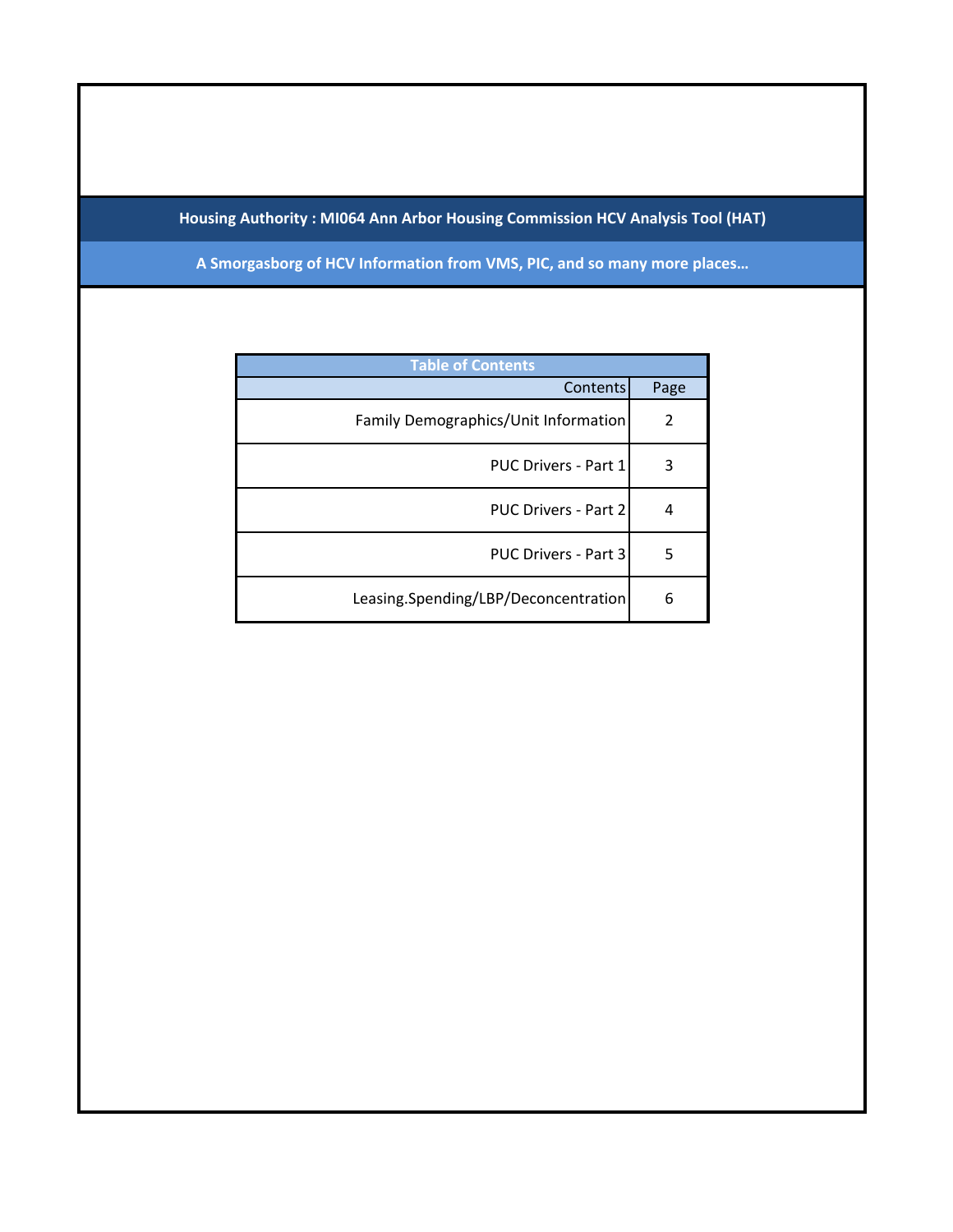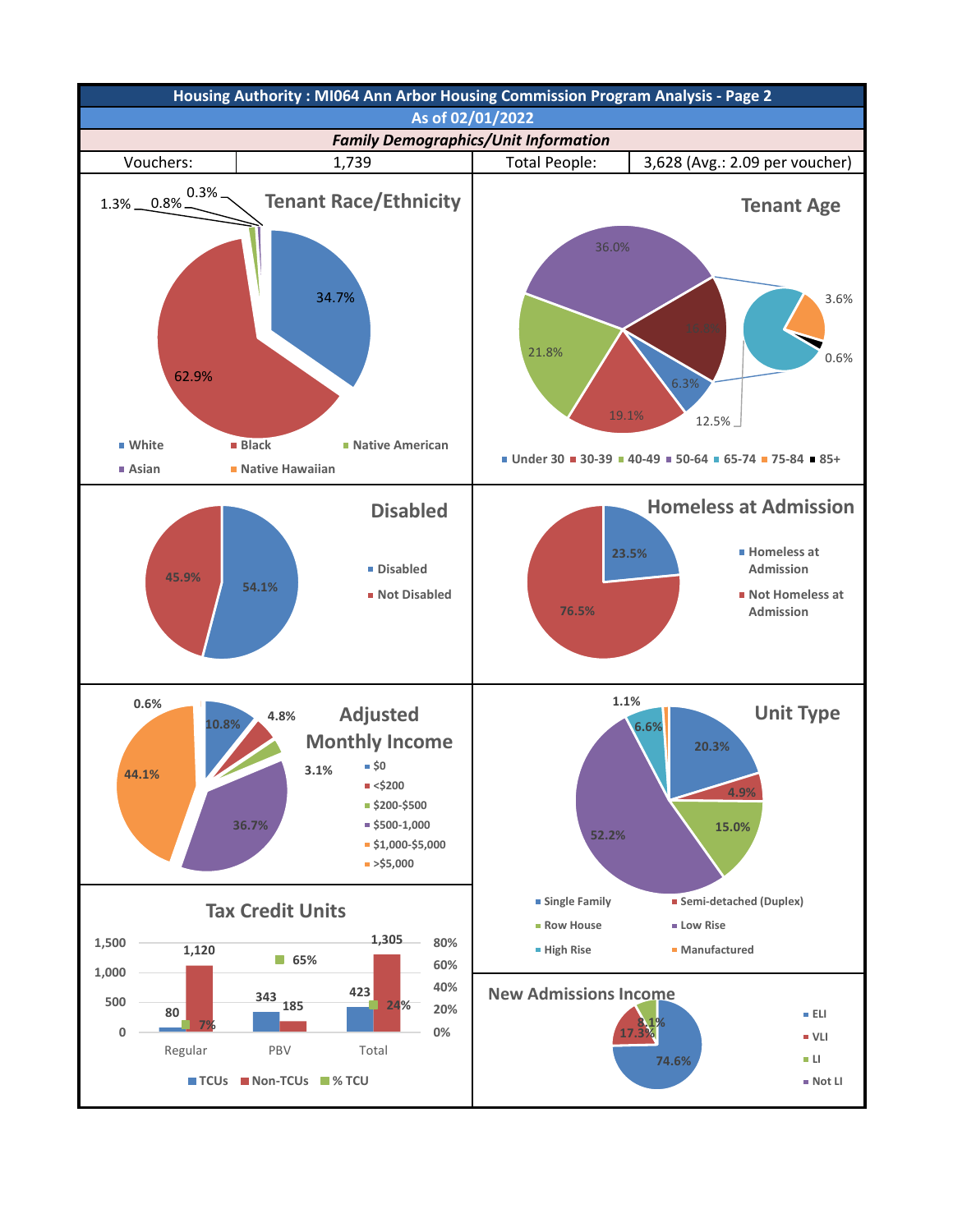| Housing Authority: MI064 Ann Arbor Housing Commission Program Analysis - Page 3                  |                           |                                     |                                    |                         |                 |                  |                              |                              |                    |  |
|--------------------------------------------------------------------------------------------------|---------------------------|-------------------------------------|------------------------------------|-------------------------|-----------------|------------------|------------------------------|------------------------------|--------------------|--|
| As Of 02/01/2022                                                                                 |                           |                                     |                                    |                         |                 |                  |                              |                              |                    |  |
| <b>PUC Drivers - Part 1</b>                                                                      |                           |                                     |                                    |                         |                 |                  |                              |                              |                    |  |
| Current Rent Burden (RB = Rent Burden; GR = Gross Rent; PS = Payment Standard)<br><b>Regular</b> |                           |                                     |                                    |                         |                 |                  |                              |                              |                    |  |
|                                                                                                  |                           |                                     | <b>Regular</b>                     | ~Current Rent Burden    |                 |                  |                              | 1,200                        |                    |  |
| <b>Voucher Bedroom Size</b>                                                                      |                           | <b>Total</b>                        | $%>=41%$                           | $%>=31%$                | <b>GR&gt;PS</b> | <b>GR&gt;PS%</b> |                              | Homeownership                |                    |  |
|                                                                                                  |                           | <b>Efficiency</b>                   | 1                                  | 0.0%                    | 0.0%            | 0                | 0.0%                         | 10                           |                    |  |
| 1 Bedroom                                                                                        |                           | 584                                 | 8.9%                               | 21.4%                   | 145             | 24.8%            | <b>Project-Based</b>         |                              |                    |  |
| 2 Bedroom                                                                                        |                           | 290                                 | 13.4%                              | 32.4%                   | 94              | 32.4%            | 528                          |                              |                    |  |
| 3 Bedroom                                                                                        |                           | 222                                 | 7.7%                               | 27.0%                   | 55              | 24.8%            | $GR = PS$                    |                              |                    |  |
| 4 Bedroom                                                                                        |                           | 81                                  | 11.1%                              | 27.2%                   | 24              | 29.6%            | 21                           |                              |                    |  |
|                                                                                                  | <b>5 Bedroom</b>          |                                     | 20                                 | 15.0%                   | 35.0%           | 6                | 30.0%                        | %RentBurden>40%to<           |                    |  |
|                                                                                                  | <b>6 Bedroom</b>          |                                     | 3                                  | 33.3%                   | 33.3%           | $\mathbf{1}$     | 33.3%                        | $=50%$                       |                    |  |
| 7 Bedroom                                                                                        |                           | 0                                   |                                    |                         |                 |                  |                              | (%PHAs w/ lower share)       |                    |  |
| 8 Bedroom                                                                                        |                           | 0                                   |                                    |                         |                 |                  | >=30%; <40%                  | 63.2%                        |                    |  |
|                                                                                                  |                           | 9 Bedroom                           | $\mathbf 0$                        |                         |                 |                  |                              | >=40%; <50%                  | 68.9%              |  |
|                                                                                                  |                           | 10 Bedroom                          | $\mathbf 0$                        |                         |                 |                  |                              | $> = 50%$                    | 89.0%              |  |
| <b>Subsidy Standard</b>                                                                          |                           |                                     |                                    |                         |                 |                  |                              |                              |                    |  |
|                                                                                                  | Overhoused/Underhoused    |                                     |                                    |                         |                 |                  | Overvouchered/Undervouchered |                              |                    |  |
| <b>Bedrooms</b>                                                                                  |                           |                                     | Unit v. Voucher                    | # of People             |                 |                  | <b>Voucher Size</b>          |                              |                    |  |
|                                                                                                  | <b>Voucher Size</b>       |                                     | <b>Unit Size &gt; Voucher Size</b> | on voucher              | $\mathbf{0}$    | $\mathbf{1}$     | $\overline{2}$               | 3                            | 4                  |  |
|                                                                                                  | Count                     | <b>Unit Size &lt;= Voucher Size</b> |                                    | 1                       | $\mathbf{1}$    | 571              | 42                           | 2                            | $\mathbf 0$        |  |
|                                                                                                  |                           | $\mathbf{1}$                        | 100.0%                             | $\mathbf{2}$            | 0               | 12               | 191                          | 8                            | 0                  |  |
| $\mathbf 0$                                                                                      | $\mathbf{1}$              | $\mathbf 0$                         | 0.0%                               | 3                       | $\mathbf 0$     | 0                | 49                           | 99                           | $\overline{2}$     |  |
|                                                                                                  |                           | 195                                 | 33.4%                              | 4                       | $\mathbf 0$     | 1                | 6                            | 84                           | 25                 |  |
| $\mathbf{1}$                                                                                     | 584                       | 389                                 | 66.6%                              | 5                       | $\mathbf 0$     | 0                | $\mathbf{1}$                 | 25                           | 21                 |  |
|                                                                                                  |                           | 76                                  | 26.2%                              | 6                       | $\mathbf 0$     | $\mathbf 0$      | 0                            | 4                            | 25                 |  |
| $\overline{2}$                                                                                   | 290                       | 214                                 | 73.8%                              | $\overline{7}$          | $\mathbf 0$     | $\mathbf 0$      | 0                            | 0                            | 8                  |  |
|                                                                                                  |                           | 33                                  | 14.9%                              |                         | 5               | 6                | $\overline{7}$               | 8                            | $9+$               |  |
| 3                                                                                                | 222                       | 189                                 | 85.1%                              | 3                       | 0               | 0                | 0                            | 0                            | 0                  |  |
|                                                                                                  | 81                        | $\mathbf{1}$                        | 1.2%                               | 4                       | $\mathbf 0$     | $\mathbf 0$      | $\mathbf 0$                  | $\mathbf 0$                  | $\mathbf 0$        |  |
| 4                                                                                                |                           | 80                                  | 98.8%                              | 5                       | $\mathbf 0$     | $\mathbf 0$      | 0                            | $\mathbf 0$                  | $\mathbf 0$        |  |
| 5                                                                                                | 20                        | $\mathbf{1}$                        | 5.0%                               | 6                       | 0               | 0                | 0                            | 0                            | 0                  |  |
|                                                                                                  |                           | 19                                  | 95.0%                              | 80.0%                   |                 |                  |                              |                              | Non-PBV            |  |
| 6                                                                                                | $\overline{\mathbf{3}}$   | $\blacksquare$                      |                                    |                         |                 |                  |                              |                              | <b>Rent Burden</b> |  |
|                                                                                                  |                           | 3                                   | 100.0%                             | 60.0%                   |                 |                  |                              |                              | $(%$ (% AGI)       |  |
| $\overline{\mathbf{z}}$                                                                          | $\mathbf 0$               | ٠                                   | ٠                                  |                         |                 |                  |                              | $-M1064 < 30%$               |                    |  |
|                                                                                                  |                           | $\bf{0}$                            | $\qquad \qquad \blacksquare$       | 40.0%                   |                 |                  |                              |                              | MI064 40%-50%      |  |
| 8                                                                                                | $\mathbf 0$               | $\blacksquare$                      | $\blacksquare$                     | % of Program            |                 |                  |                              | • MI064 > 50%                |                    |  |
|                                                                                                  |                           | $\mathbf 0$                         | $\blacksquare$                     | 20.0%                   |                 |                  |                              |                              |                    |  |
| 9                                                                                                | $\mathbf 0$               |                                     | ٠                                  |                         |                 |                  |                              | USA < 30%                    |                    |  |
|                                                                                                  |                           | $\bf{0}$                            |                                    | 0.0%                    |                 |                  |                              |                              | USA 40%-50%        |  |
| <b>Total</b>                                                                                     | 1,201                     | 307                                 | 25.6%                              | • USA > 50%             |                 |                  |                              |                              |                    |  |
|                                                                                                  |                           | 894                                 | 74.4%                              |                         |                 |                  |                              |                              |                    |  |
|                                                                                                  | <b>Average People Per</b> | $\mathbf{1}$                        | $\overline{2}$                     | $\overline{\mathbf{3}}$ | 4               | 5                | 6                            | 7                            | 8                  |  |
| <b>Voucher Bedroom</b>                                                                           |                           | 1.03                                | 2.08                               | 3.60                    | 5.15            | 6.95             | 8.67                         | $\qquad \qquad \blacksquare$ |                    |  |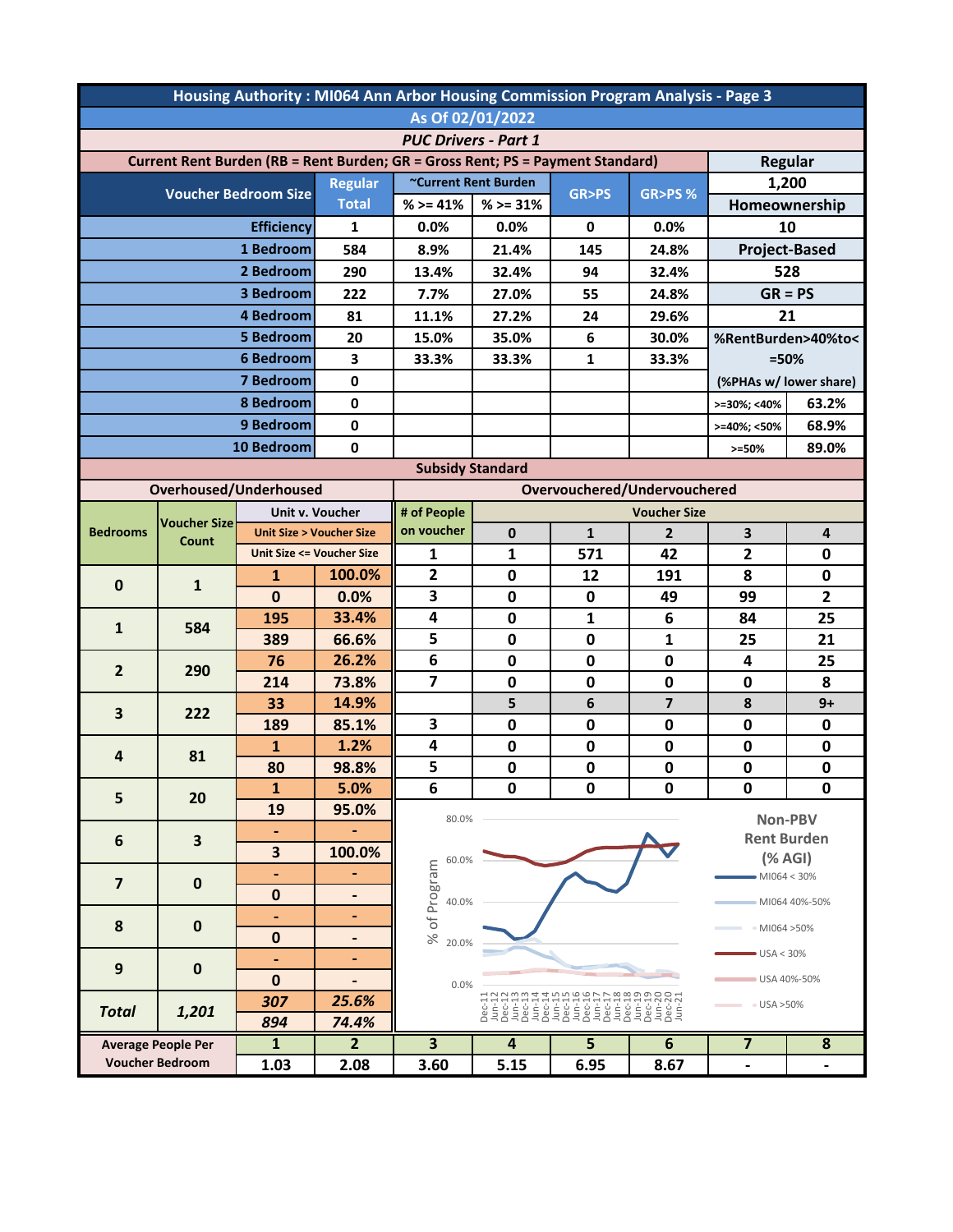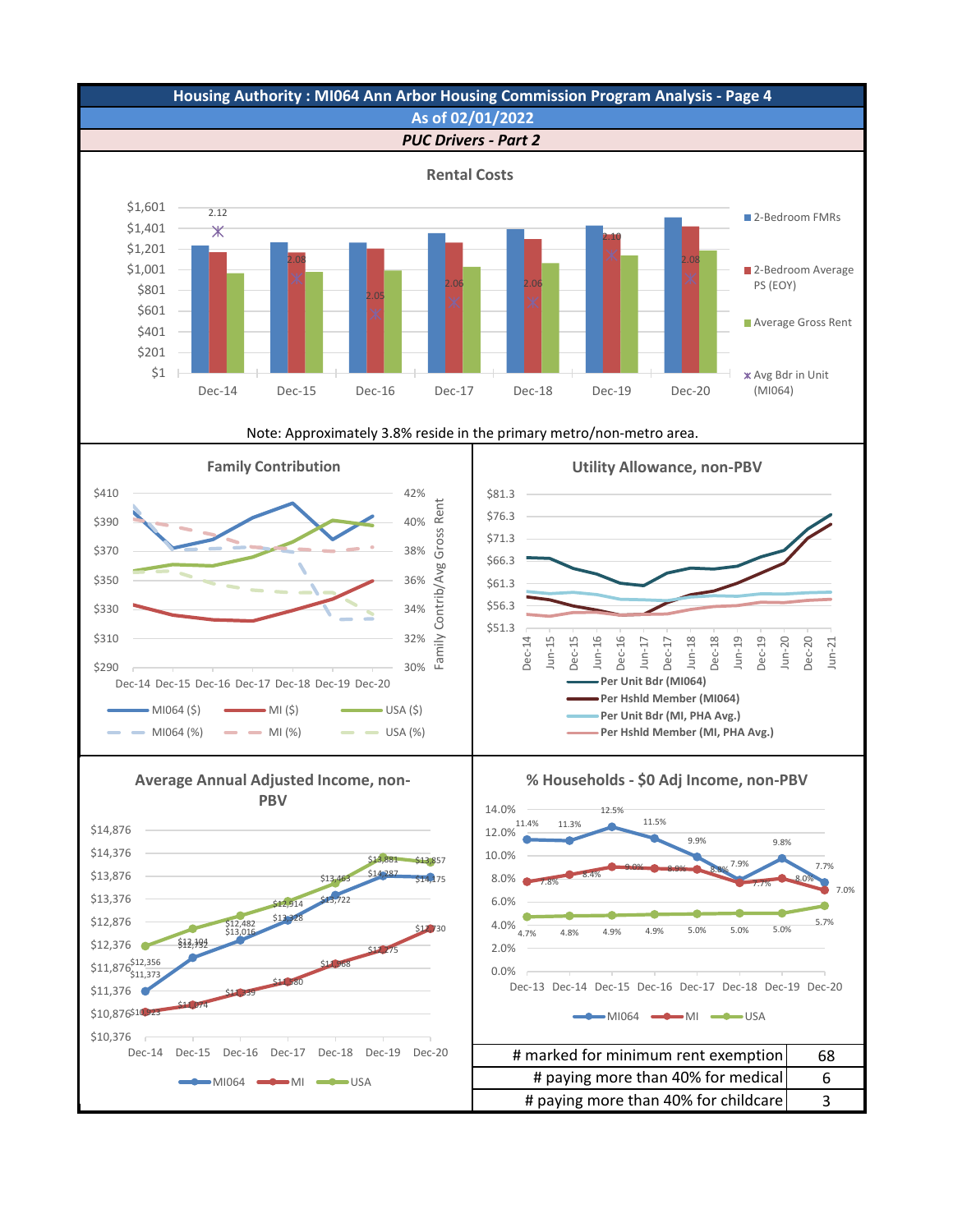